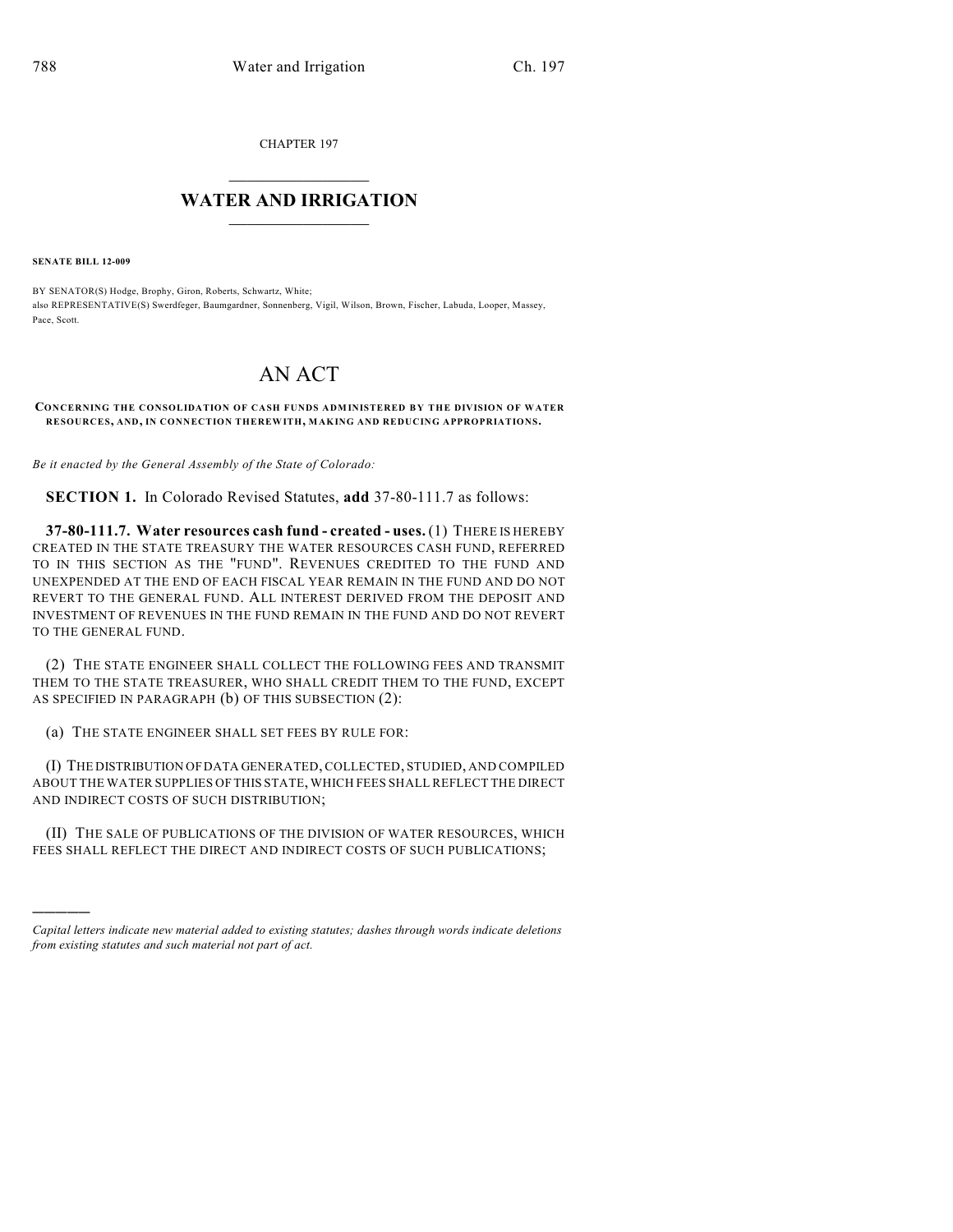## Ch. 197 Water and Irrigation 789

(b) THE STATE ENGINEER SHALL COLLECT FEES PURSUANT TO SECTIONS 37-90-105 (3) (a) AND (4); 37-90-107 (7) (c) (I) AND (7) (d) (I); 37-90-108 (4) AND (6);  $37-90-116$  (1) (a), (1) (c), (1) (h), AND (1) (i);  $37-90-137$  (2), (3) (a), AND (3) (c); 37-90.5-106; 37-92-305 (17); 37-92-308; AND 37-92-602 (1) (g) (III) (C), (3) (a), AND (5). THE TREASURER SHALL CREDIT THE FEES COLLECTED PURSUANT TO THIS PARAGRAPH (b) TO THE FUND EXCEPT AS SPECIFIED IN SECTION 37-80-111.5 (1) (d) AND EXCEPT THAT, OF EACH FEE COLLECTED PURSUANT TO THE FOLLOWING SECTIONS, THE TREASURER SHALL CREDIT THE FOLLOWING AMOUNTS TO THE GENERAL FUND:

(I) SECTION 37-90-107 (7) (c) (I) AND (7) (d) (I) AND SECTION 37-90-116 (1) (a),  $(1)$  (h), AND  $(1)$  (i), THIRTY DOLLARS;

(II) SECTION 37-90-137 (2) AND (3) (a) (I) AND SECTION 37-92-602 (3) (a) FOR WELLS APPLIED FOR PURSUANT TO SECTION 37-92-602 (3) (b), TWENTY-FIVE DOLLARS;

(III) SECTION 37-90-116 (1) (c), TEN DOLLARS; AND

(IV) SECTION 37-90-105 (3) (a) AND (4) (a) AND SECTION 37-92-602 (3) (a) FOR WELLS APPLIED FOR PURSUANT TO SECTION 37-92-602 (3) (c) AND (5), FIVE DOLLARS.

(3) THE STATE ENGINEER MAY EXPEND MONEYS IN THE FUND, SUBJECT TO APPROPRIATION BY THE GENERAL ASSEMBLY, FOR THE PURPOSES SPECIFIED IN THE SECTIONS LISTED IN THE INTRODUCTORY PORTION TO PARAGRAPH (b) OFSUBSECTION (2) OF THIS SECTION AND FOR THE FOLLOWING PURPOSES:

(a) DEVELOPING AN AUTOMATED WELL PERMIT PROCESSING SYSTEM THAT WILL EXPEDITE THE ISSUANCE OF WELL PERMITS, CREATING AND MAINTAINING A GROUND WATER INFORMATION MANAGEMENT SYSTEM, ESTABLISHING A GROUND WATER DATA NETWORK, ESTABLISHING GROUND WATER RECHARGE PROGRAMS, CONDUCTING GROUND WATER INVESTIGATIONS, MONITORING COMPLIANCE WITH ROOFTOP PRECIPITATION CAPTURE LAWS AND PERMITS PURSUANT TO SECTION 37-92-602 (1) (g), THE ADMINISTRATION OF ROTATIONAL CROP MANAGEMENT CONTRACTS, AND FOR OTHER GROUNDWATER-RELATED ACTIVITIES THAT ARE DEEMED NECESSARY BY THE STATE ENGINEER IN PERFORMING STATUTORY DUTIES, SUBJECT TO APPROPRIATION BY THE GENERAL ASSEMBLY. THE OFFICE OF THE STATE ENGINEER SHALL MAKE DATA IN THE GROUND WATER DATA NETWORK AVAILABLE TO THE PUBLIC AS EXPEDITIOUSLY AS POSSIBLE.

(b) PAYING FOR PUBLICATIONS MADE PURSUANT TO SECTION 37-90-116 (1) (f) TO PROCESS FINAL PERMITS PURSUANT TO SECTION 37-90-108;

(c) REVIEWING APPLICATIONS FOR APPROVAL OF A PLAN FOR AUGMENTATION OR A PLAN OF SUBSTITUTE SUPPLY PURSUANT TO SECTION 37-90-137 (11) (f);

(d) INVESTIGATING AND CONDUCTING ENFORCEMENT OF VIOLATIONS OF ORDERS ISSUED BY THE STATE ENGINEER OR THE GROUND WATER COMMISSION FOR THE ILLEGAL WITHDRAWAL OF DESIGNATED GROUND WATER, INCLUDING COSTS ASSOCIATED WITH THE IMPLEMENTATION OF SECTION 37-90-111.5;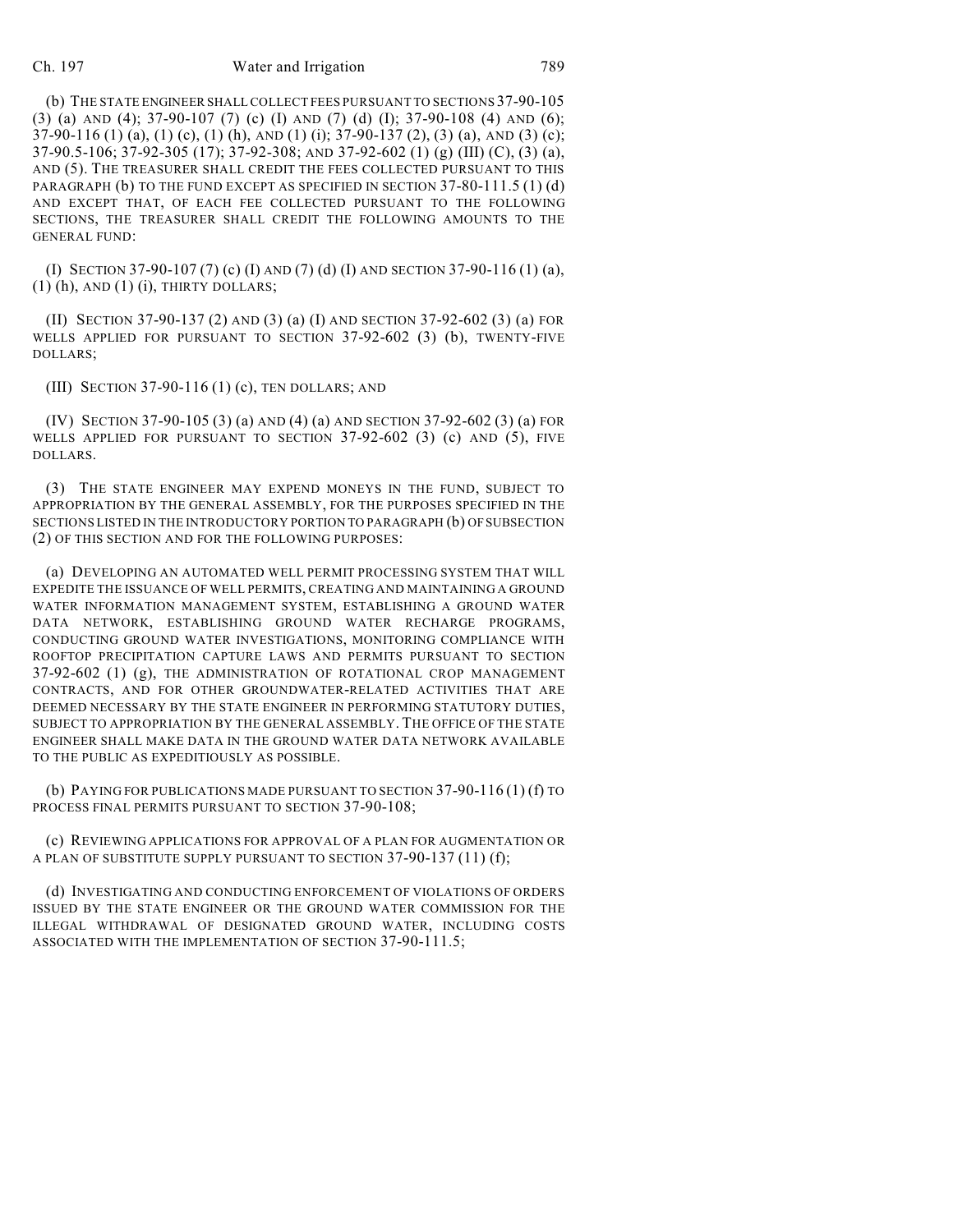(e) REVIEWING ENGINEERING REPORTS, FIELD INSPECTIONS, AND ADMINISTERING ROTATIONAL CROP MANAGEMENT CONTRACTS PURSUANT TO SECTION 37-92-305 (17);

(f) PUBLISHING AND ADMINISTRATIVE COSTS INCURRED IN PROCESSING APPLICATIONS AND RENEWALS AND ADMINISTERING SUBSTITUTE WATER SUPPLY PLANS PURSUANT TO SECTION 37-92-308;

(g) PUBLISHING AND ADMINISTRATIVE COSTS INCURRED IN PROCESSING APPLICATIONS, REVIEWING ENGINEERING REPORTS, AND ADMINISTERING INTERRUPTIBLE WATER SUPPLY AGREEMENTS PURSUANT TO SECTION 37-92-309; AND

(h) FUNDING THE OPERATIONS AND ADMINISTRATION OF THE DIVISION BASED ON ONGOING PRIORITIES OF THE DIVISION.

**SECTION 2.** In Colorado Revised Statutes, 37-80-111.5, **amend** (1) (d); and **repeal** (1) (a), (1) (b), and (2) as follows:

**37-80-111.5. Fees - satellite monitoring system cash fund - well inspection cash fund - created.** (1) (a) The state engineer shall set and collect fees by rule and regulation for the distribution of data generated, collected, studied, and compiled about the water supplies of this state, which fees shall reflect the direct and indirect costs of such distribution. All such fees collected by the state engineer shall be transmitted to the state treasurer, who shall credit the same to the water data bank cash fund, which fund is hereby created. Moneys in the water data bank cash fund may be expended by the state engineer for the purposes of this paragraph (a), subject to appropriation by the general assembly.

(b) The state engineer shall set and collect fees by rule and regulation for the sale of publications of the division of water resources, which fees shall reflect the direct and indirect costs of such publications. All such fees collected by the state engineer shall be transmitted to the state treasurer, who shall credit the same to the division of water resources publication cash fund, which fund is hereby created. Moneys in the publication cash fund may be expended by the state engineer for the purposes of this paragraph (b), subject to appropriation by the general assembly.

(d) The state engineer shall collect fees pursuant to sections  $37-90-105$  (3) (a), (3) (e), and (4),  $37-90-107$  (7) (c) (I) and (7) (d) (I), 37-90-108 (4) and (6),  $37-90-116$  (1) (a), (1) (c), (1) (h), and (1) (i),  $37-90-137$  (2), (3) (a), and (3) (c),  $37-90.5-106, 37-92-305 (17), 37-92-308,$  and  $37-92-602 (1)(g) (III) (C), (3)(a), (3)$ (d), and (5). All such fees shall be transmitted to the state treasurer, who shall credit the same to the division of water resources ground water management cash fund, which is hereby created; except that, of each fee collected pursuant to section  $37-90-107$  (7) (c) (I) and (7) (d) (I) and section  $37-90-116$  (1) (a), (1) (h), and (1) (i), thirty dollars shall be credited to the general fund; of each fee collected pursuant to section 37-90-137 (2), (3) (a) (I), and (3) (a) (II) and section 37-92-602 (3) (a) for wells applied for pursuant to section  $37-92-602$  (3) (b), twenty-five dollars shall be credited to the general fund; of each fee collected pursuant to section  $37-90-116$  (1) (c), ten dollars shall be credited to the general fund; of each fee collected pursuant to section  $37-90-105$  (3) (a) and (4) (a) and section  $37-92-602$  (3) (a) for wells applied for pursuant to section  $37-92-602$  (3) (c) and (5), five dollars shall be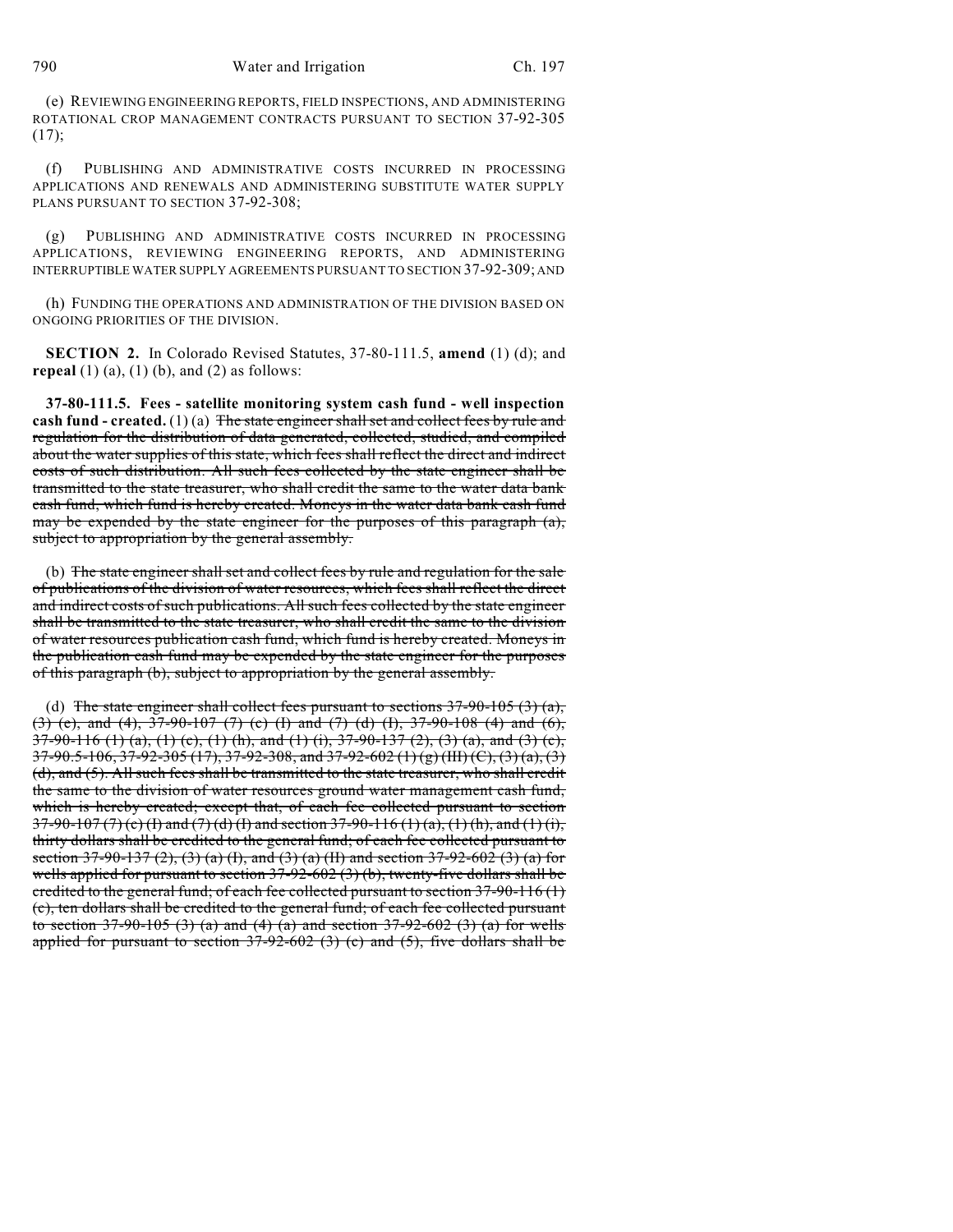credited to the general fund; and except that, Of each fee collected pursuant to sections 37-90-105 (3) (a) (I) and (4) (a), 37-90-107 (7) (d) (I), 37-90-116 (1) (a), (1) (c), and (1) (h), 37-90-137 (2) (a), and 37-92-602 (3) (a) and (5), forty dollars shall be credited to the well inspection cash fund, which fund is hereby created. Moneys in the well inspection cash fund shall be appropriated to and expended by the state engineer for the purposes established in section 37-91-113. Any moneys credited to the well inspection cash fund and unexpended at the end of any given fiscal year shall remain in the fund and shall DO not revert to the general fund. All interest derived from the deposit and investment of this fund shall remain in the fund and shall DO not revert to the general fund. Moneys in the ground water management cash fund shall be expended by the state engineer for the purposes of developing an automated well permit processing system that will expedite the issuance of well permits, creating and maintaining a ground water information management system, establishing a ground water data network, establishing ground water recharge programs, conducting ground water investigations, monitoring compliance with rooftop precipitation capture laws and permits pursuant to section  $37-92-602(1)(g)$ , the administration of rotational crop management contracts, and for other groundwater-related activities that are deemed necessary by the state engineer in performing statutory duties, subject to appropriation by the general assembly. Data in the ground water data network shall be made available to the public by the office of the state engineer as expeditiously as possible.

(2) All moneys deposited in the water data bank cash fund, the division of water resources publication cash fund, the satellite monitoring system cash fund, or the division of water resources ground water management cash fund pursuant to subsection (1) of this section, together with any interest earned thereon, shall be deposited in the cash fund as provided in this section.

**SECTION 3.** In Colorado Revised Statutes, 37-90-116, **amend** (1) (f) as follows:

**37-90-116. Fees.** (1) The state engineer or the commission shall collect the following fees:

(f) The actual expenses of publication, if any is required, which sums shall be promptly billed to the applicant and paid prior to the approval of any permit or other application, unless the commission requires the applicant to pay these expenses directly to the newspaper, and the applicant provides a proof of such payment to the commission. except that, when a publication is made to process final permits pursuant to section 37-90-108, such publication expenses shall be paid by the state engineer from the division of water resources ground water management cash fund created pursuant to section  $37-80-111.5$  (1) (d). All such FEES FOR publication expenses collected by the state engineer or by the commission shall be transmitted to the state treasurer, who shall credit the same THEM to the ground water publication fund, which fund is hereby created. All moneys in the ground water publication fund are hereby continuously appropriated to the division of water resources for the actual expenses of publications. The moneys in the ground water publication fund shall not be credited or transferred to the general fund or to any other fund of the state RESOURCES CASH FUND CREATED IN SECTION 37-80-111.7 (1).

**SECTION 4.** In Colorado Revised Statutes, 37-90-137, **amend** (11) (f) as follows: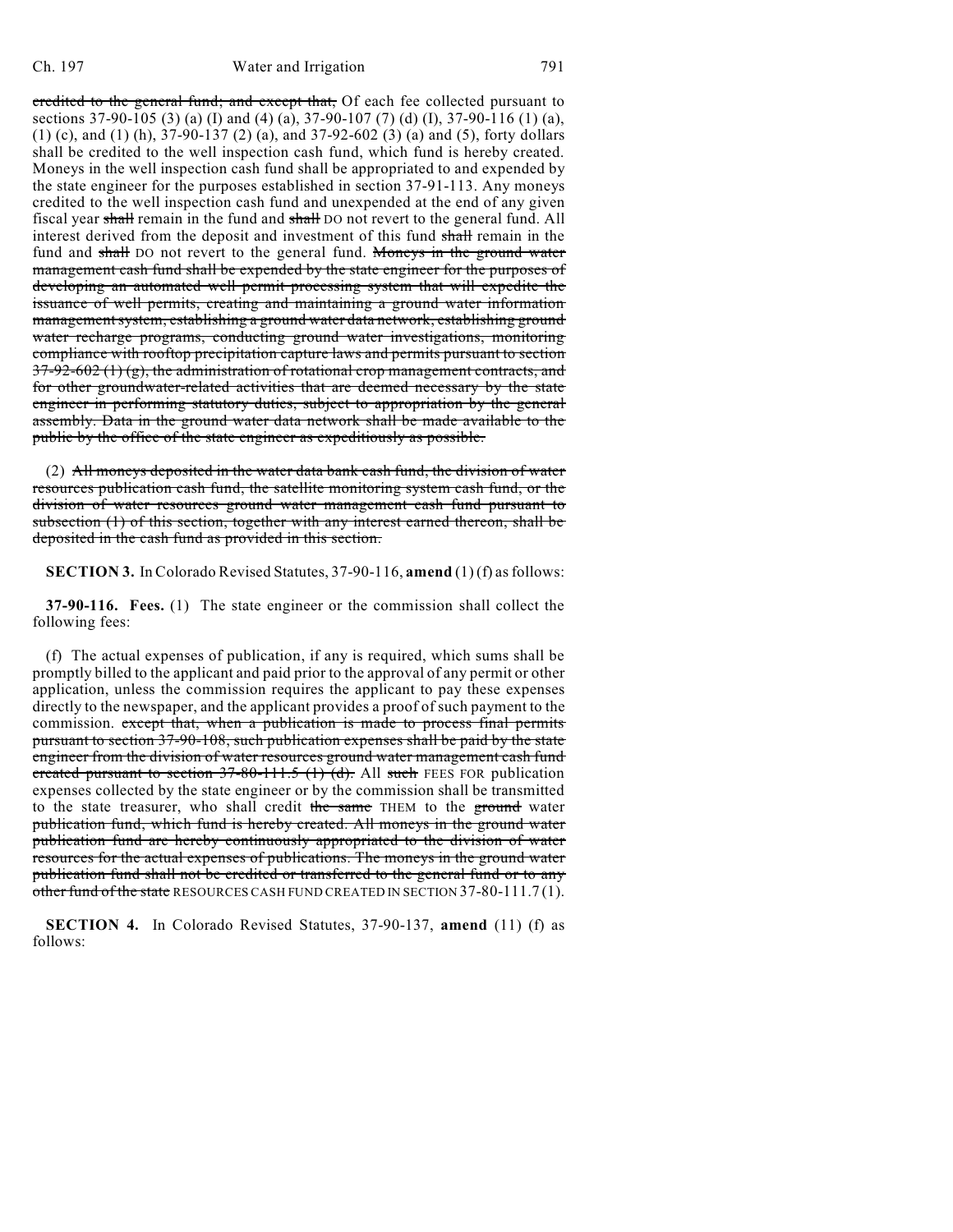**37-90-137. Permits to construct wells outside designated basins - fees permit no ground water right - evidence - time limitation - well permits - rules - repeal.** (11) (f) Excluding the well permit filing fee required by subsection (2) of this section, THE STATE TREASURER SHALL CREDIT all fees collected with an application for approval of a plan for augmentation or a plan of substitute supply shall be credited to the gravel pit lakes augmentation WATER RESOURCES CASH fund which fund is hereby created and shall be used by the state engineer for the implementation and enforcement of the water augmentation program. The general assembly shall make annual appropriations from the gravel pit lakes augmentation fund for such purposes, and no moneys from the general fund shall be expended or appropriated for such purposes IN SECTION 37-80-111.7 (1).

**SECTION 5.** In Colorado Revised Statutes, 37-90-111.5, **amend** (5) (b) as follows:

**37-90-111.5. Well enforcement - injunction - fines.** (5) (b)  $A$  fine THE STATE ENGINEER SHALL TRANSMIT ALL FINES collected for violations of paragraph (a) of this subsection  $(5)$  shall be transmitted to the state treasurer, who shall deposit it THEM in the well enforcement WATER RESOURCES cash fund which fund is hereby created in the state treasury. All moneys credited to the fund and unexpended at the end of any given fiscal year shall remain in the fund and shall not revert to the general fund. All interest earned on the investment of moneys in the fund shall be credited to the fund. Moneys in the fund shall be appropriated solely to the division of water resources for costs associated with the investigation and enforcement of violations of orders issued by the state engineer or the commission for the illegal withdrawal of designated ground water, including costs associated with the implementation of this section 37-80-111.7 (1).

**SECTION 6.** In Colorado Revised Statutes, 37-83-105, **amend** (2) (b) (I) introductory portion as follows:

**37-83-105. Owner may loan agricultural water right - loans to Colorado water conservation board for instream flows.** (2) (b) In determining whether injury will occur, the division engineershall ensure that the following conditions are met:

(I) The proponent has filed a request for approval of the loan with the division engineer, together with a filing fee in the amount of one hundred dollars. Moneys from the fee shall be transmitted to the state treasurer and deposited in the ground water management RESOURCES cash fund created in section 37-80-111.5 37-80-111.7 (1). The request for approval shall include:

**SECTION 7.** In Colorado Revised Statutes, 37-90-107, **amend** (6) (e) as follows:

**37-90-107. Application for use of ground water - publication of notice conditional permit - hearing on objections - well permits.** (6) (e) Excluding the well permit filing fee required by section 37-90-116 (2), THE STATE TREASURER SHALL CREDIT all fees collected with a replacement plan shall be credited to the gravel pit lakes augmentation WATER RESOURCES CASH fund which fund is created in section  $37-90-137(11)(f)$  37-80-111.7(1).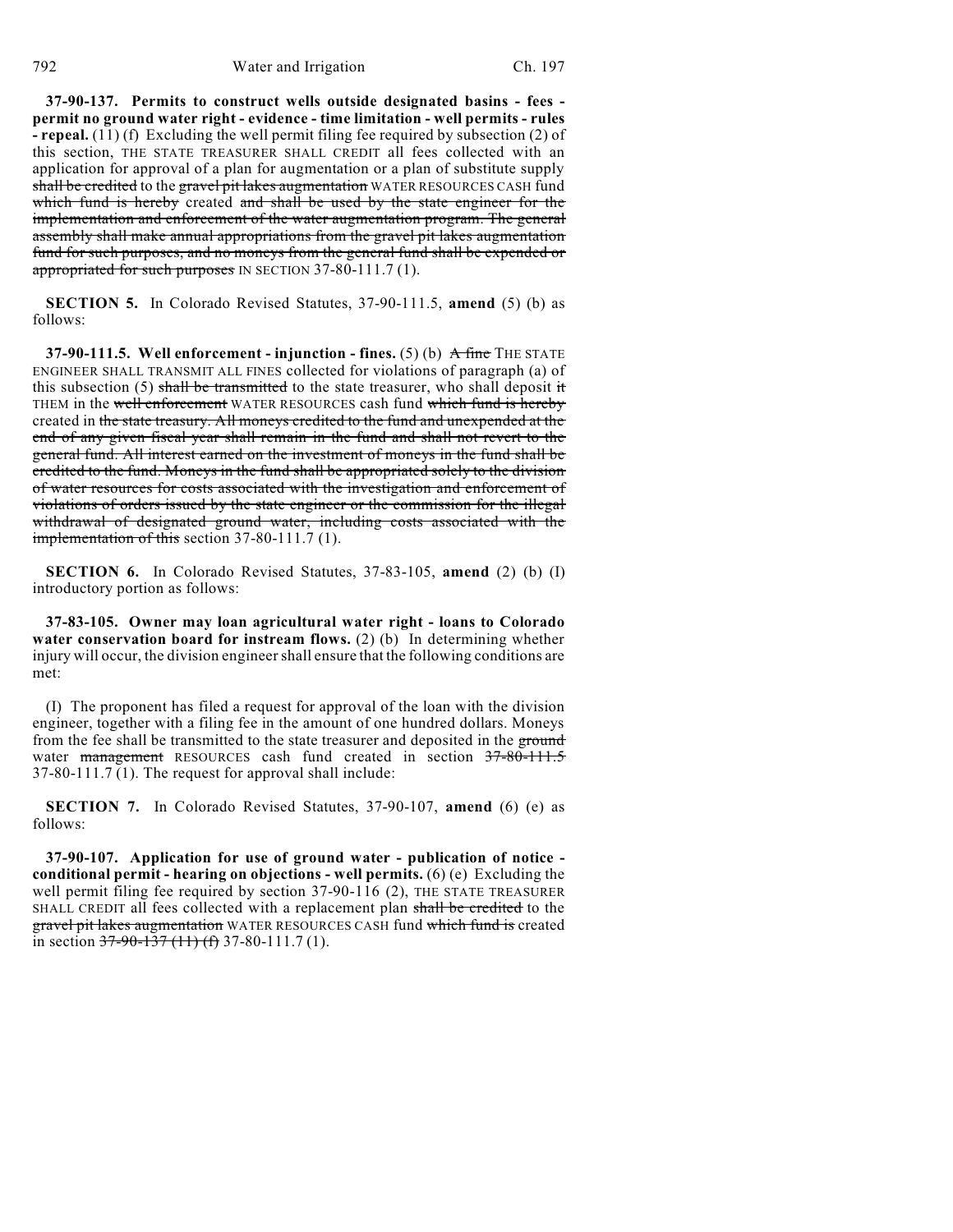**SECTION 8.** In Colorado Revised Statutes, 37-92-305, **amend** (17) (b) as follows:

**37-92-305. Standards with respect to rulings of the referee and decisions of the water judge.** (17) (b) The fees shall be used by the state engineer for the review of the engineering reports, field inspections, and the administration of the rotational crop management contract. The state engineer shall transmit such THE fees to the state treasurer, who shall deposit them in the division of water resources ground water management cash fund created in section 37-80-111.5 37-80-111.7 (1).

**SECTION 9.** In Colorado Revised Statutes, 37-92-308, **amend** (8) as follows:

**37-92-308. Substitute water supply plans - special procedures for review water adjudication cash fund - legislative declaration - repeal.** (8) After July 1, 2002, water users requesting approval of a new plan or a substitute water supply plan pursuant to this section shall pay a fee of three hundred dollars. The fees shall be used by the state engineer for the publishing and administrative costs for processing applications and renewals and administering plans. Such fees shall be deposited THE STATE ENGINEER SHALL COLLECT THE FEES AND TRANSMIT THEM TO THE STATE TREASURER, WHO SHALL DEPOSIT THEM in the ground water management RESOURCES cash fund pursuant to CREATED IN section  $37-80-111.537-80-111.7(1)$ .

**SECTION 10.** In Colorado Revised Statutes, 37-92-309, **amend** (5) as follows:

**37-92-309. Interruptible water supply agreements - special review procedures - rules - water adjudication cash fund - legislative declaration.** (5) Applicants for approval of an interruptible water supply agreement pursuant to this section shall pay a fee established by the state engineer, pursuant to rules promulgated by the state engineer. The fees shall be used by the state engineer for the publishing and administrative costs for processing the applications, the review of the engineering reports, and the administration of the interruptible water supply agreements. The state engineer shall COLLECT THE FEES AND transmit such fees THEM to the state treasurer, who shall deposit them in the ground water management RESOURCES cash fund created pursuant to IN section  $37-80-111.5$  37-80-111.7 (1).

**SECTION 11.** In Colorado Revised Statutes, 37-92-602, **amend** (1) introductory portion and  $(1)$   $(g)$   $(V)$   $(C)$  as follows:

**37-92-602. Exemptions - presumptions - legislative declaration.** (1) The provisions of This article, except for sections 37-92-201 and 37-92-202, shall DOES not be applicable APPLY to:

(g) (V) (C) Any person who violates an order issued by the state engineer pursuant to sub-subparagraph (A) of this subparagraph (V) shall forfeit and pay a sum not to exceed five hundred dollars for each violation. Any fine collected for violations of this paragraph  $(g)$  shall be transmitted to the state treasurer, who shall credit the same to the division of water resources ground water management cash fund created in section  $37-80-111.5$  (1) (d)  $37-80-111.7$  (1).

**SECTION 12. Appropriation - adjustments in 2012 long bill.** (1) For the